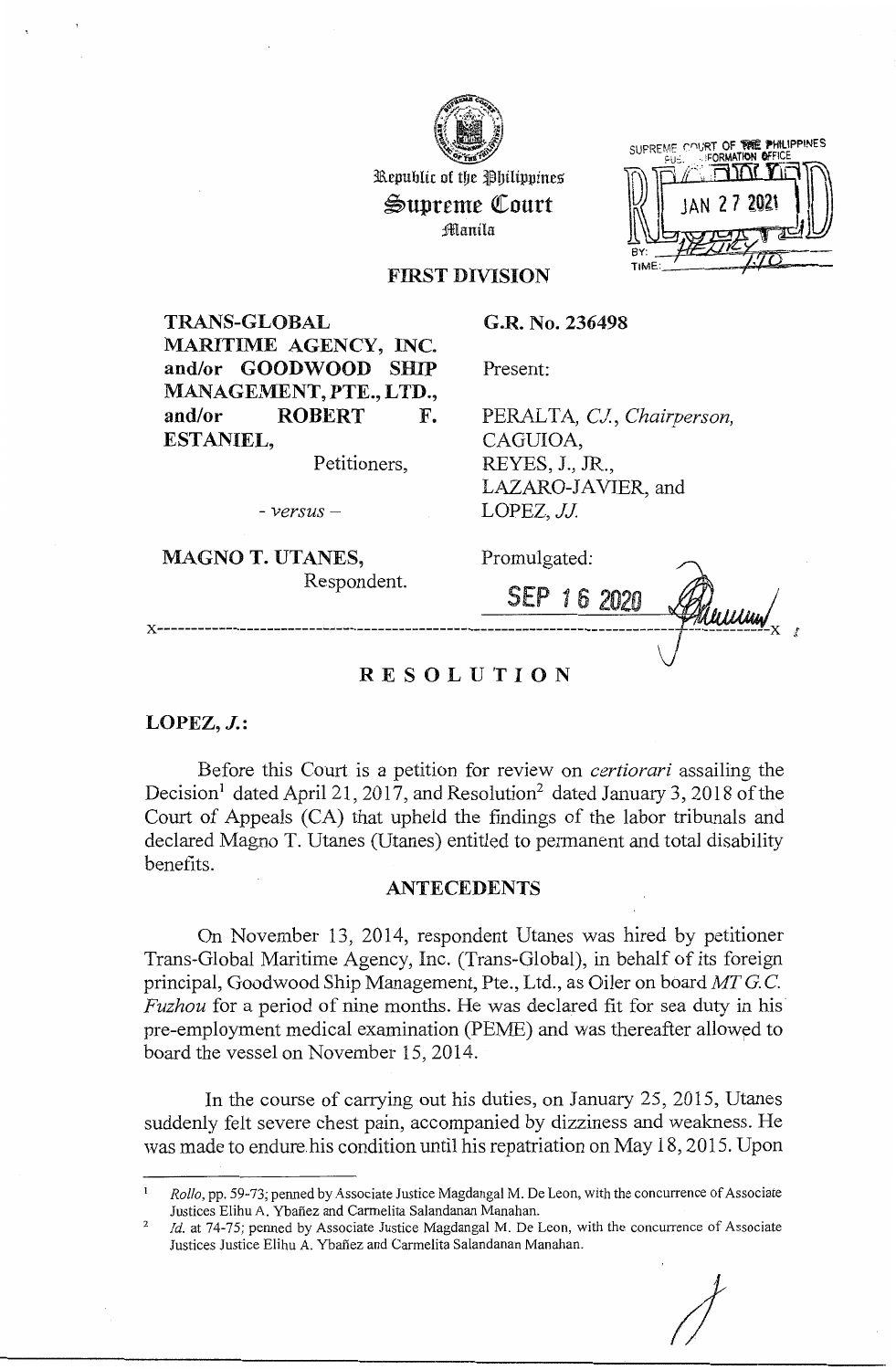$\cdots$  ,  $\cdots$  ,  $\cdots$  ,  $\cdots$  ,  $\cdots$  ,  $\cdots$  ,  $\cdots$  ,  $\cdots$  ,  $\cdots$  ,  $\cdots$  ,  $\cdots$  ,  $\cdots$  ,  $\cdots$  ,  $\cdots$  ,  $\cdots$  ,  $\cdots$  ,  $\cdots$  ,  $\cdots$  ,  $\cdots$  ,  $\cdots$  ,  $\cdots$  ,  $\cdots$  ,  $\cdots$  ,  $\cdots$  ,  $\cdots$  ,  $\cdots$  ,  $\cdots$  ,  $\cdots$ 

arrival in the Philippines, Utanes was referred to Marine Medical Services. From May 20, 2015, Utanes was subjected to various tests and treatment for coronary artery disease. After five months of treatment, the company doctors discontinued his treatment. Consequently, Utanes consulted an independent cardiologist, Dr. May S. Donato-Tan, who concluded that the nature and extent of Utanes' illness rendered him permanently and totally unfit to work as a seaman. Thus, on January 19, 2016, Utanes filed a complaint for disability benefits, medical expenses, damages and attorney's fees.

For its part, petitioners alleged that Utanes denied history of high blood pressure or any kind of heart disease when he ticked the "No" box opposite 'High Blood Pressure' and 'Heart Disease Vascular/Chest Pain' under the section, Medical History in his PEME. It was on May 17, 2015, that Utanes complained of back and chest pains, with difficulty of breathing and easy fatigability, and was thereafter medically repatriated. During the course of his treatment by the company-designated physicians, sometime in September 2015, Utanes disclosed that, as early as 2009, he was diagnosed with Coronary Artery Disease, for which he underwent Percutaneous Coronary Intervention of the left anterior descending artery. Consequently, Utanes stopped receiving treatment from the company-designated physicians, prompting him to file a complaint for the payment of total and permanent disability benefits.

In a Decision dated June 15, 2016, the Labor Arbiter ruled in favor of Utanes and awarded him total and permanent disability benefits.<sup>3</sup> It was declared that Trans-Global is considered to have waived its right to assert nonliability for disability benefits to Utanes because it continued to extend treatment despite the belated disclosure of his existing Coronary Artery Disease. The treatment constitutes an implied admission of compensability and work-relatedness of Utanes' lingering cardio-vascular illness. Likewise, Trans-Global failed to issue a final assessment of Utanes' illness or fitness to work, which failure deemed Utanes totally and permanently disabled.

On appeal, the National Labor Relations Commission (NLRC) affirmed the arbiter's ruling because Utanes illness occurred within the duration of his contract, and his treatment lasted for more than 120 days. Thus, the award of

*I* 

*Id.* at 101-118; penned by Labor Arbiter Thomas T. Que, Jr. The dispositive portion states:

WHEREFORE, premises considered, judgment is hereby rendered declaring Complainant to have suffered total and permanent disability and, correspondingly, holding all the Respondents jointly and severally liable to pay Complainant his permanent disability compensation and sickness allowance in the respective amount of US \$96,909 and \$2,588, plus attorney's fees equal to 10% of the total judgment awards.

All other claims are dismissed for lack of merit. SO ORDERED. Id. at 117-118.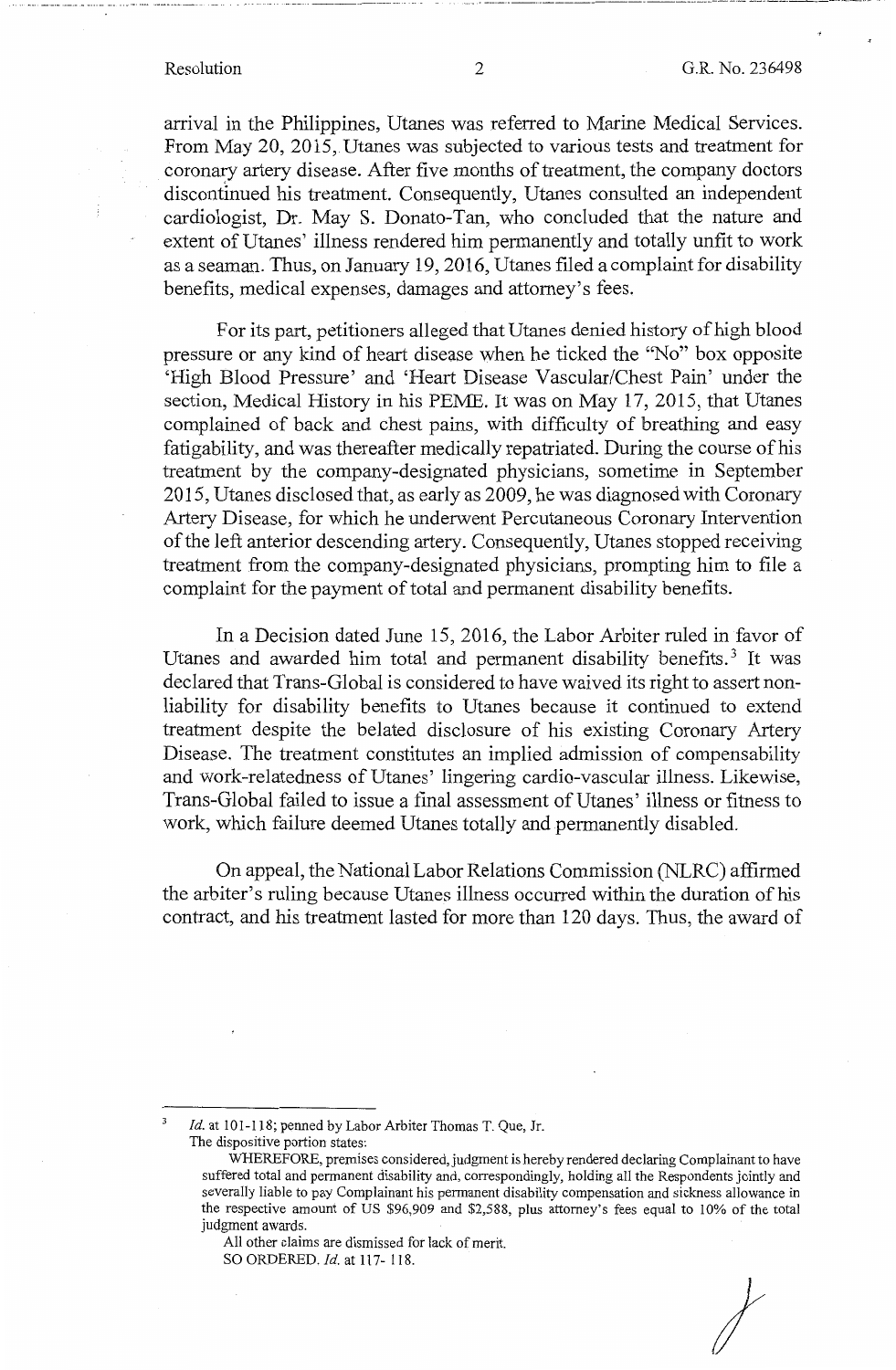Petitioners then filed a petition for *certiorari* with the CA, which dismissed the petition.<sup>6</sup> Unsuccessful<sup>7</sup> at a reconsideration,<sup>8</sup> petitioners are seeking recourse before this Court, alleging that the CA committed serious errors of law in upholding the NLRC's Decision. Utanes is not entitled to permanent and total disability benefits and his other monetary claims because of deliberate concealment of his coronary artery disease.<sup>9</sup> For his part, Utanes maintains that he is entitled to total and permanent disability benefits since his illness was work-related and had contributed to the development of his condition that resulted in his disability. <sup>10</sup>

## **RULING**

The petition is meritorious.

The general rule is that only questions of law may be raised in and resolved by this Court on petitions brought under Rule 45 of the Rules of Civil Procedure, because the Court, not being a trier of facts, is not duty-bound to reexamine and calibrate the evidence on record.<sup>11</sup> Findings of fact of quasijudicial bodies, especially when affirmed by the CA, are generally accorded finality and respect. 12 There are, however, recognized exceptions 13 to this

5 *Id.* at 127-128. In the NLRC's Resolution dated September 30, 2016, Trans-Global's motion for reconsideration was disposed of as follows:

After a careful consideration of the arguments and discussion raised by respondents in their Partial Motion for Reconsideration, We find no compelling justification or valid reason to.modify, alter, much less reverse, the Resolution sought to be reconsidered.

- ACCORDINGLY, let the instant Partial Motion for Reconsideration be, as it is hereby, DENIED for lack of merit. The Resolution of this Commission dated July 29, 2016 STANDS undisturbed. No further motion of similar nature shall be entertained.
	- SO ORDERED. *Id.* at 128.
- <sup>6</sup>*Supra* note **1.**
- <sup>7</sup>*Supra* note 2.
- 8 *Rollo,* pp. 76-88.

<sup>11</sup>*Deocariza v. Fleet Management Services Philippines, Inc.,* G.R. No. 229955, July 23, 2018, 873 SCRA 397, 406, citing *Leoncio v. MST Marine Services (Phils.), Inc.,* 822 Phil. 494, 504 (2017).

*I* 

<sup>4</sup>  Id. at 119-126. Petitioners' appeal was resolved by the NLRC in its Resolution dated July 29, 2016, to wit:

WHEREFORE, premised on all the foregoing considerations, the appealed Decision is hereby AFFIRMED with MODIFICATION deleting the award of sickness allowance.

Consequently, respondents are jointly and solidarily ordered to pay complainant Magno T. Utanes permanent disability benefits and attorney's fees in the Philippine Peso exchange rate of US\$96,909.00 and US\$9,690.00 at the time of payment respectively.

The claims for sickness allowance and damages are hereby DISMISSED for lack of merit. SO ORDERED. *Id.* at 126.

 $\frac{9}{10}$  *Id.* at 33-51.

Id. at 128-162.

<sup>12</sup>*Id.,* citing *Maersk Filipinas Crewing, Inc. v. Ramos,* G.R. No. 184256, January 18, 2017, 814 SCRA

<sup>428,442. 13</sup> *Id.,* citing *Manila Shipmanagement & Manning, Inc., et al. v. Aninang,* 824 Phil. 916, 925 (2018); enumerating the following as exceptions: 1) when the findings are grounded entirely on speculations, surmises, or conjectures; 2) when the inference made is manifestly mistaken, absurd, or impossible; 3) when there is grave abuse of discretion; 4) when the judgment is based on misapprehension of facts; 5) when the findings of fact are conflicting; 6) when in making its findings, the Court of Appeals went beyond the issues of the case, or its findings are contrary to the admissions of both the appellant and the appellee; 7) when the findings are contrary to that of the trial court; 8) when the findings are conclusions without citation of specific evidence on which they are based; 9) when the facts set forth in the petition,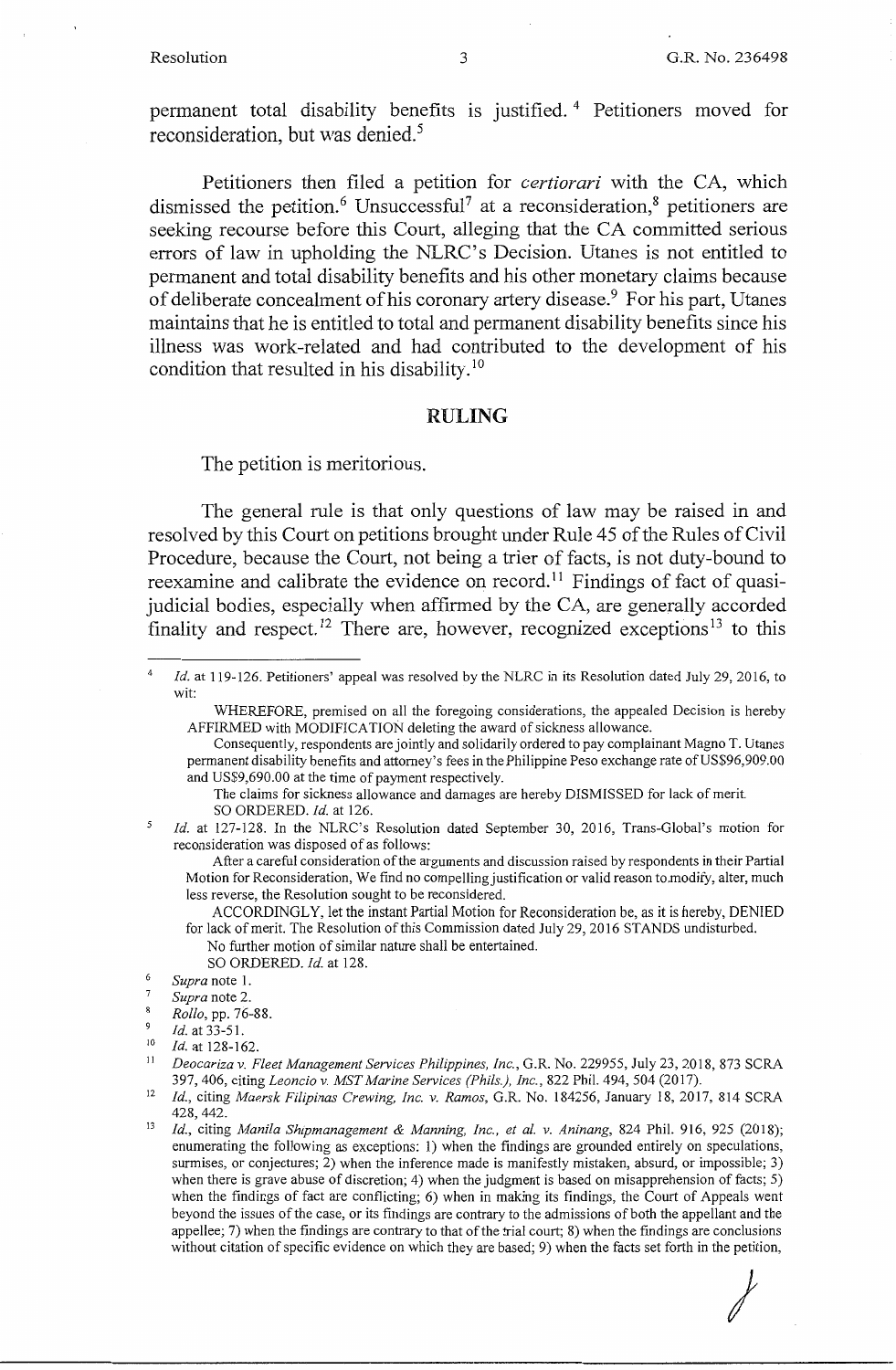general rule, such as the instant case, where there is manifest mistake in the inference made from the findings of fact and judgment is based on a misapprehension of facts. <sup>14</sup>

In the review of this case, we stress that entitlement of seafarers on overseas work to disability benefits is a matter governed, not only by medical findings, but by law and by contract. The material statutory provisions are Articles 197 to 199 of the Labor Code<sup>15</sup> in relation to Section 2(a), Rule X of the Amended Rules on Employee Compensation. By contract, the Philippine Overseas Employment Administration - Standard Employment Contract (POEA-SEC), the parties' collective bargaining agreement, if any, and the employment agreement between the seafarer and the employer are pertinent. Section 20, paragraph E of the POEA-SEC clearly provides that "[a] seafarer *who knowingly conceals a pre-existing illness or condition in the Pre-Employment Medical Examination (PEME) shall be liable for misrepresentation and shall be disqualified from any compensation and benefits. xx x"* 

The rule seeks to penalize seafarers who conceal information to pass the pre-employment medical examination. It even makes such concealment a just cause for termination. Under the 2010 POEA-SEC, there is a "*pre-existing illness or condition"* if prior to the processing of the POEA contract, any of the following is present: (a) the advice of a medical doctor on treatment was given for such continuing illness or condition; or (b) the seafarer has been diagnosed and has knowledge of such illness or condition but failed to disclose it during the pre-employment medical examination, and such cannot be diagnosed during such examination.<sup>16</sup>

Here, Utanes' September 18, 2014 PEME indicated that he was not suffering from any medical condition likely to be aggravated by service at sea or which may render him unfit for sea service. His medical history likewise did not show that he had heart disease/vascular/chest pain, high blood pressure, or that he underwent treatment for any ailment and was taking any medication. Notably, he signed the PEME acknowledging that he had read and understood and was informed of the contents of the medical certificate. On the other hand, the company-designated doctor's medical report, dated September 17, 2015, stated that Utanes disclosed that he has a history of coronary artery disease for which he underwent percutaneous coronary intervention of the left anterior descending artery in 2009. Evidently, Utanes obscured his pre-existing cardiac ailment. This concealment disqualifies him from disability benefits notwithstanding the medical attention extended by the company-appointed physicians upon his repatriation.

as well as in the petitioner's main and reply briefs, are disputed by the respondent; 10) when the findings of fact are premised on the supposed absence of evidence and contradicted by the evidence on record; or 11) when the Court of Appeals manifestly overlooked certain relevant facts not disputed by the parties,

which, if properly considered, would justify a different conclusion.<br><sup>14</sup> See *Deocariza v. Fleet Management Services Philippines, Inc., et al., supra* note 11.

<sup>&</sup>lt;sup>15</sup> Formerly Articles 191 to 193 of the LABOR CODE.<br><sup>16</sup> 2010 POEA-SEC, Definition of Terms, Item No. 11 (a) and (b).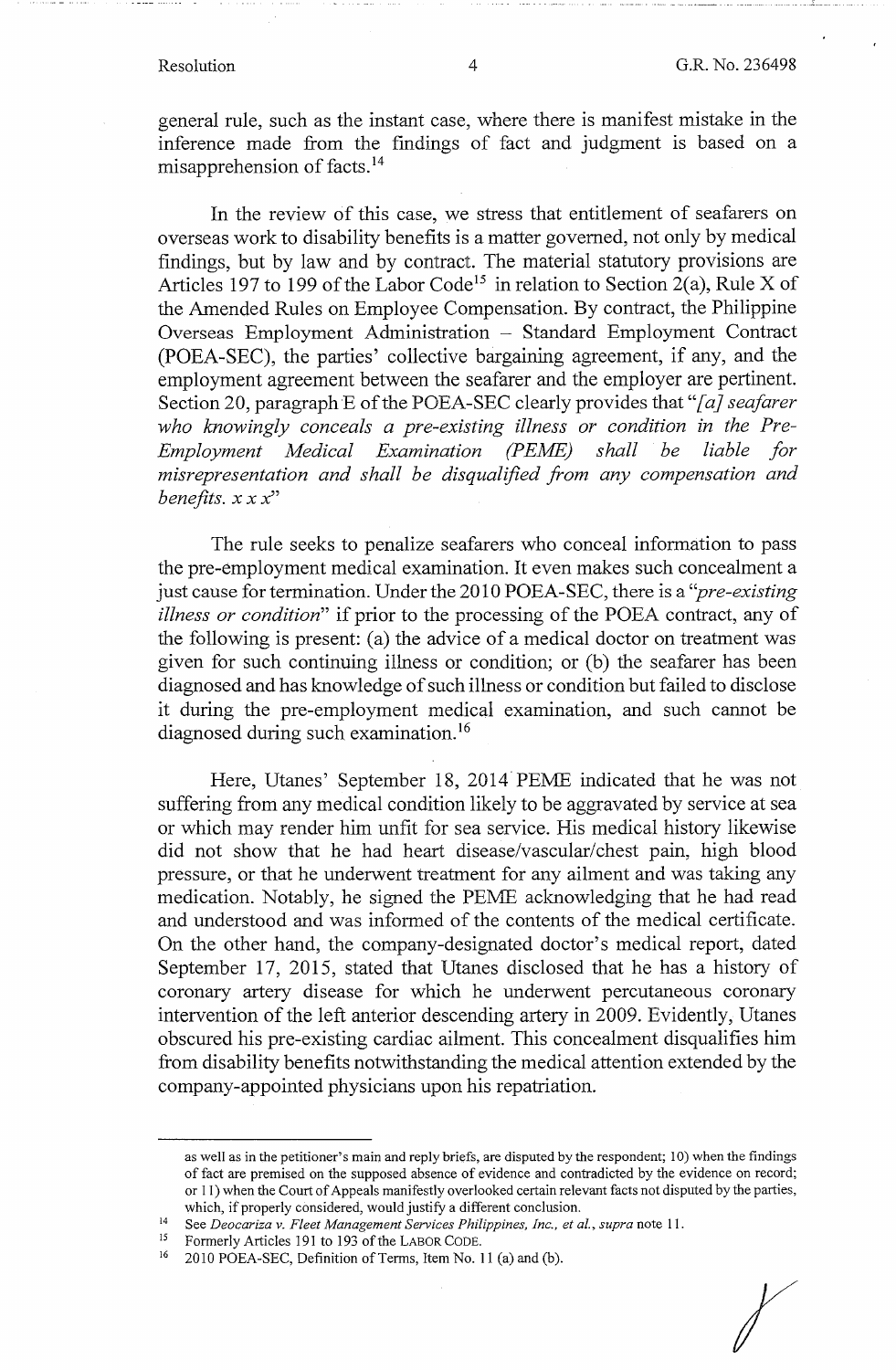It is immaterial that Utanes' misrepresentation was discovered during the course of his treatment with the company-appointed doctors. That medical attention was extended by the company-appointed physicians cannot cancel out his deception. In *Manansala v. Marlow Navigation Phils., Inc., et al.*,<sup>17</sup> the seafarer's concealment was revealed beyond the 120-day treatment period, after the issuance of a final assessment by the company-designated physicians, and even after a claim for benefits was filed. Nonetheless, the Court declared that the seafarer is not entitled to disability benefits because of concealment. Also, in *Status Maritime Corporation, et al. v. Sps. Delalamon*<sup>18</sup> and *Ayungo v. Beamko Shipmanagement Corp., et al.*, <sup>19</sup> the Court ruled against the seafarers, whose concealment were found out while being treated by company doctors. More so, in *Philman Marine Agency, Inc., et al. v. Cabanban, <sup>20</sup>*the Court did not award disability benefits to a seaman whose concealment was discovered as early as his examination at the port of his assignment and prior to repatriation.

Time and again, it has been ruled that a PEME is generally not exploratory in nature, nor is it a totally in-depth and thorough examination of an applicant's medical condition.<sup>21</sup> It does not reveal the real state of health of an applicant, and does not allow the employer to discover any and all preexisting medical condition with which the seafarer is suffering and for which he may be taking medication.<sup>22</sup> The PEME is nothing more than a summary examination of the seafarer's physiological condition and is just enough for the employer to determine his fitness for the nature of the work for which he is to be employed.<sup>23</sup> Since it is not exploratory, its failure to reveal or uncover Utanes' ailments cannot shield him from the consequences of his deliberate concealment. 24 The "fit to work" declaration in the PEME cannot be a conclusive proof to show that he was free from any ailment prior to his deployment.<sup>25</sup>

We reiterate the application provision of the POEA-SEC, to wit:

SECTION 20. COMPENSATION AND BENEFITS

### **xxxx**

E. A seafarer who knowingly conceals a pre-existing illness or condition in the Pre-Employment Medical Examination (PEME) shall be liable for misrepresentation and shall be disqualified from any compensation and benefits. This is likewise a just cause for termination of employment and imposition of appropriate administrative sactions.

 $^{17}$  817 Phil. 84 (2017).

<sup>18 740</sup> Phil. 175 (2014).<br>
<sup>19</sup> 728 Phil. 244 (2014).<br>
<sup>20</sup> 715 Phil. 454 (2013).<br> *Vetyard Terminals & Shipping Services, Inc., et al. v. Suarez, 728 Phil. 527, 534 (2014), citing <i>Escarcha*<br> *v. Leonis Navigation Co., Inc* 

<sup>&</sup>lt;sup>22</sup> Philman Marine Agency, Inc., et al. v. Cabanban, supra note 20 at 480.<br><sup>23</sup> Id., citing Francisco v. Bahia Shipping Services, Inc. and/or Mendoza, et al., 650 Phil. 200, 206 (2010).<br><sup>24</sup> See Vetyard Terminals & Shipp <sup>25</sup>*Status Maritime Corporation, et al. v. Sps. Delalamon, supra* note 18 at 195, citing *Magsaysay Maritime Corp., et al. v. National Labor Relations Commission (2*nd *Division), et al.,* 630 Phil. 352, 367 (2010).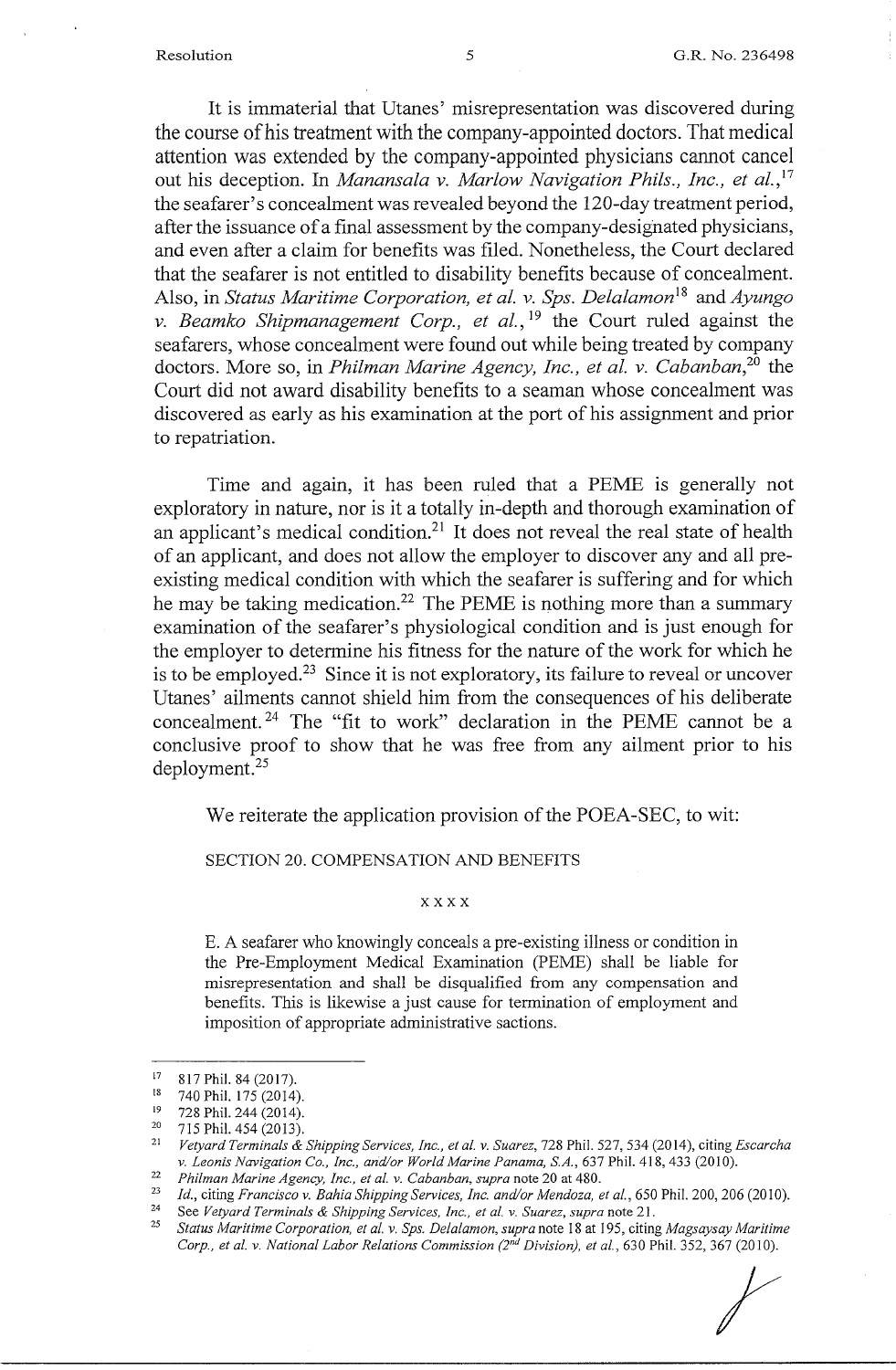Here, Utanes' willful concealment of vital information in his PEME disqualifies him from claiming disability benefits. The Court on many occasions disqualified seafarers from claiming disability benefits on account of fraudulent misrepresentation arising from their concealment of a preexisting medical condition.<sup>26</sup> This case is not an exception. For knowingly concealing his history of coronary artery disease during the PEME, Utanes committed fraudulent misrepresentation which unconditionally bars his right to receive any disability compensation from petitioners.<sup>27</sup>

Nevertheless, even if we were to disregard Utanes' fraudulent misrepresentation, his claim will still fail. Indeed, coronary artery disease, which is subsumed under cardio-vascular disease, and hypertension are listed as occupational diseases under Section 32-A, paragraph 11 ofthe POEA-SEC. However, before Utanes could be benefited, it is required that any of the following conditions be satisfied:28

- a. If the heart disease was known to have been present during employment, there must be proof that an acute exacerbation was clearly precipitated by an unusual strain by reasons of the nature of his work
- b. The strain of work that brings about an acute attack must be sufficient severity and must be followed within 24 hours by the clinical signs of a cardiac insult to constitute causal relationship
- c. If a person who was apparently asymptomatic before being subjected to strain at work showed signs and symptoms of cardiac injury during the performance of his work and such symptoms and signs persisted, it is reasonable to claim a causal relationship
- d. If a person is a known hypertensive or diabetic, he should show compliance with prescribed maintenance medications and doctorrecommended lifestyle changes. The employer shall provide a workplace conducive for such compliance in accordance with Section l(A) paragraph 5.
- e. In a patient not known to have hypertension or diabetes, as indicated on his last PEME.

Records do not show that any of these conditions were met. Utanes failed to present sufficient evidence to show how his working conditions contributed to or aggravated his illness. The general statements in his Position Paper - *"[i]n the performance of Complainant's principal duty and responsibility, he was always exposed to the harsh condition and the perils at sea. He was also under severe stress while being away from his family and suffering from over fatigue while doing his duties and responsibilities on board the vessel due to long hours of work*" – were not validated by any

*I* 

<sup>26</sup>*Lerona v. Sea Power Shipping Enterprises, Inc.,* G.R. No. 210955, August 14, 2019, citing *Ayungo v. Beamko Shipmanagement Corp., et al., supra* note 19; *Philman Marine Agency, Inc., et al. v. Cabanban, supra* note 20; *Status Maritime Corporation, et al. v. Sps. Delalamon, supra* note 18. 27 *Id.* 

<sup>28</sup>*Philman Marine Agency, Inc., et al. v. Cabanban, supra* note 20.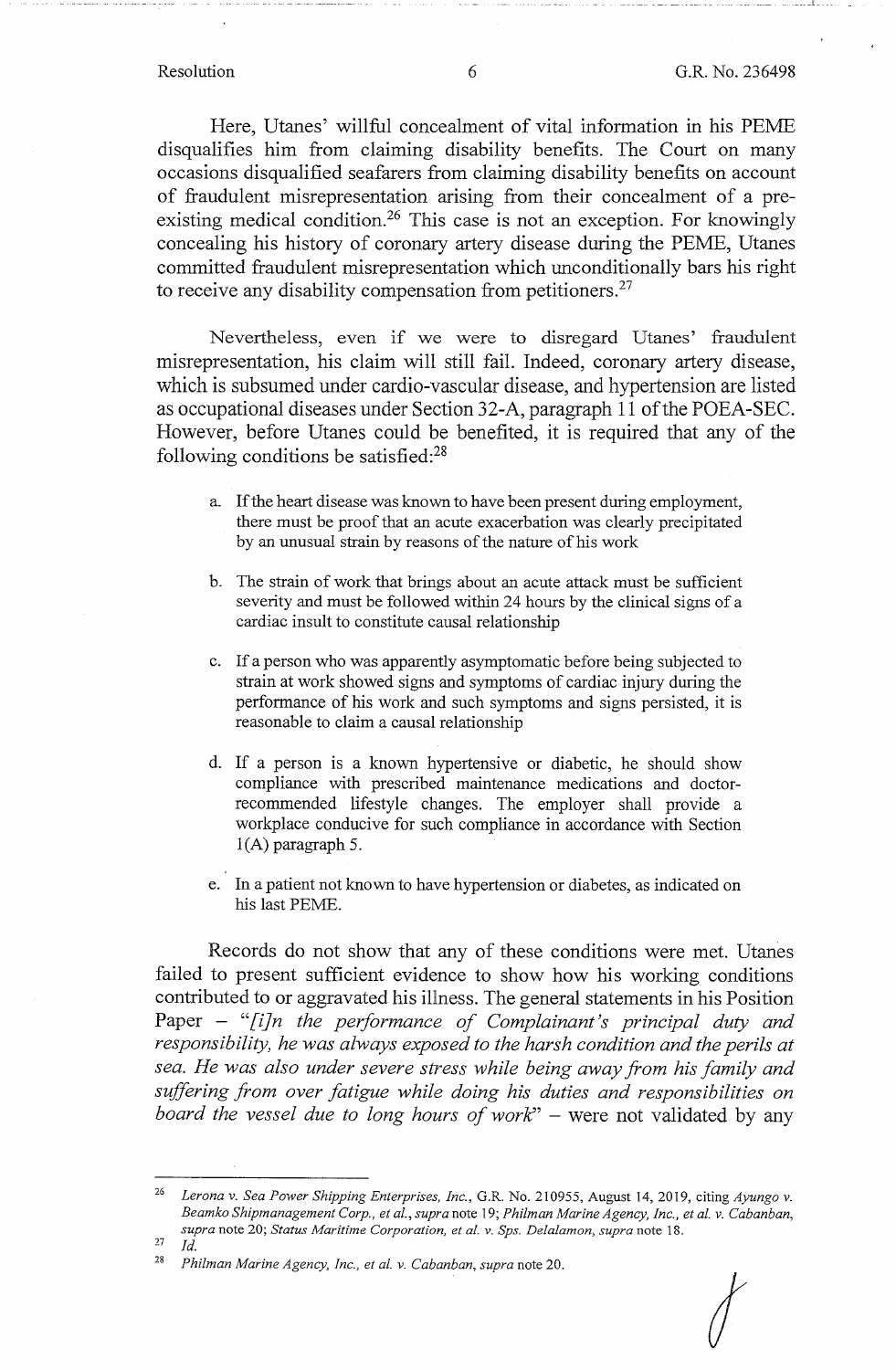written document or other proof given. Neither was any expert medical opinion presented regarding the cause of his condition.

In *Ventis Maritime Corporation v. Salenga,* 29 we emphasized that to be entitled to disability benefits for an occupation illness listed under Section 32- A of the POEA-SEC, a seafarer must show compliance with the following conditions:

- 1. The seafarer's work must involve the risk described therein;
- 2. The disease was contracted as a result of the seafarer's exposure to the described risks;
- 3. The disease was contracted within a period of exposure and under such other factors necessary to contract it; and
- 4. There was no notorious negligence on the part of the seafarer.

## We further enunciated:

In effect, the table of illnesses and the corresponding nature of employment in Section 32-A only provide the list of occupational illnesses. It does not exempt a seafarer from providing proof of the conditions under the first paragraph of Section 32-A in order for the occupational illness/es complained of to be considered as work-related and, therefore, compensable.

Further, xx x to determine the amount of compensation, the seafarer must show the resulting disability following as guide the schedule listed in Section 32.

### xxxx

More importantly, the rule applies that whoever claims entitlement to benefits provided by law should establish his right thereto by substantial evidence which is more than a mere scintilla; it is real and substantial, and not merely apparent. Further, while in compensation proceedings in particular, the test of proof is merely probability and not ultimate degree of certainty, the conclusion of the courts must still be based on real evidence and not just inference and speculations.<sup>30</sup> (Citations omitted.)

In this case, Utanes suffered from coronary artery disease, a cardiovascular illness under item 11 of Section 32-A of the POEA-SEC. The mentioned provision enumerates the conditions which must be met to show that the seafarer's work involve the risk of contracting the disease. Again, none of these conditions are present in this case; no proof of the required conditions was submitted by Utanes to demonstrate that his illness is workrelated and, therefore, compensable. Thus, Utanes failed to discharge his burden to prove the risks involved in his work, that his illness was contracted as a result of his exposure to the risks within the period of exposure and under such other factors necessary to contract it, and that he was not notoriously

<sup>&</sup>lt;sup>29</sup> G.R. No. 238578, June 8, 2020.

<sup>30</sup> *Id.*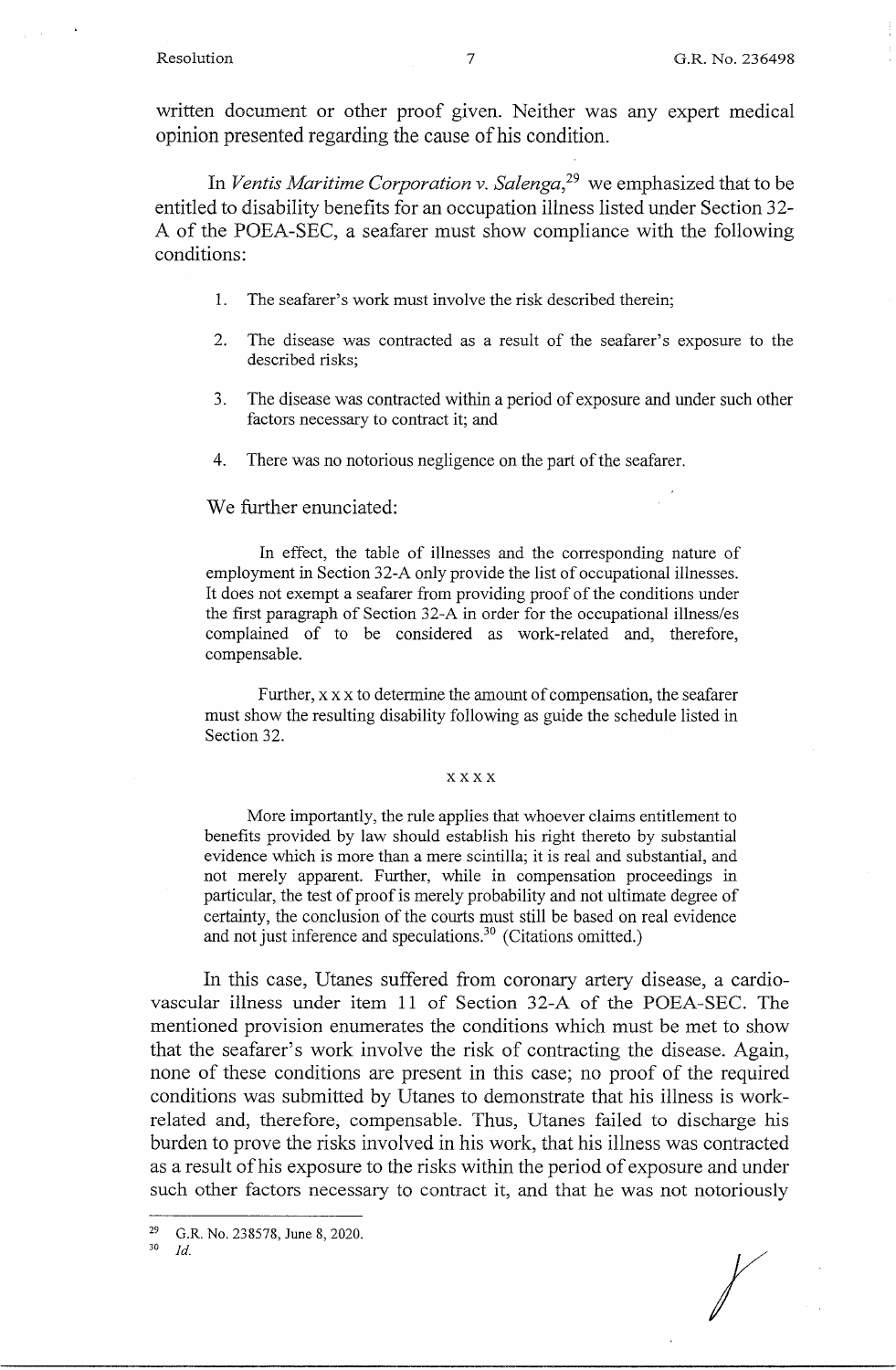negligent.<sup>31</sup> All told, Utanes is not entitled to total and permanent disability benefits.

On a final note, we emphasize that the constitutional policy to provide full protection to labor is not meant to be a sword to oppress employers. Justice is for the deserving and must be dispensed within the light of established facts, the applicable law, and existing jurisprudence.<sup>32</sup> The Court's commitment to the cause of labor is not a lopsided undertaking. It cannot and does not prevent us from sustaining the employer when it is in the right.

**FOR THE STATED REASONS,** the petition is **GRANTED.** The April 21, 2017 Decision and January 3, 2018 Resolution of the Court of Appeals in CA-G.R. SP No. 148683 are **REVERSED** and SET **ASIDE.** The complaint filed by Magno T. Utanes against Trans-Global Maritime Agency, Inc. is **DISMISSED.** 

**SO ORDERED.** 

c⁄⁄ate Justi

**WE CONCUR:** 

**DIOSDADO M. PERALTA** Chief Justice Chairperson

ALFRI **JAMIN S. CAGUIOA** ociate Justice

Je le leyer **S. JR.** 

Associate Justice

AMY C. LAZARO-JAVIER Associate Justice

 $31$  *Id.* 

<sup>32</sup> Panganiban v. Tara Trading Shipmanagement Inc., et al., 647 Phil. 675, 691 (2010).